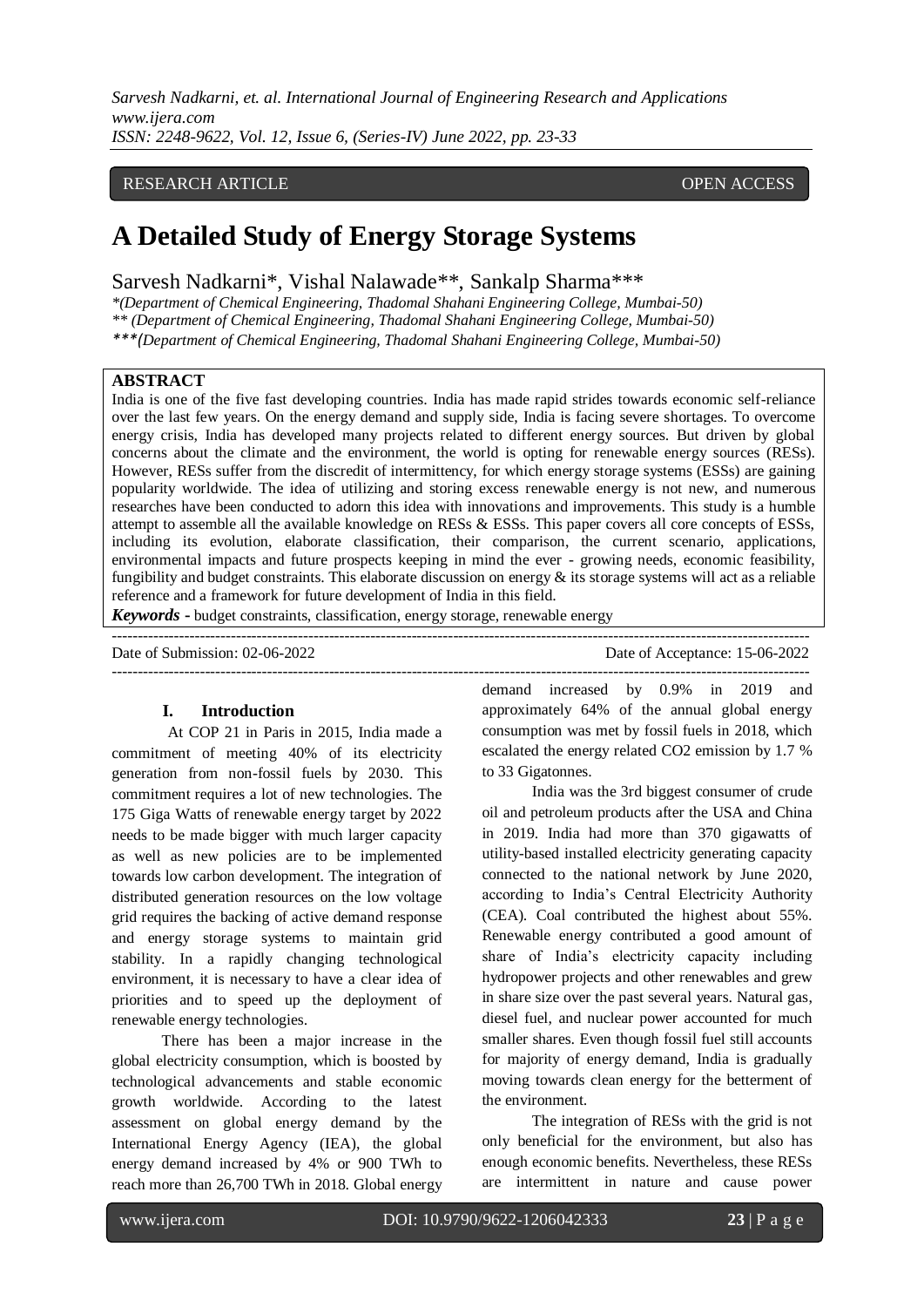fluctuations, which seriously affect the reliability and stability of the power. Many types of research have been conducted for finding out potential solutions to minimize these intermittencies such as shifting the load through demand management, interconnecting external grid, electrical energy storage (EES), etc.

 Recently many countries have started utilizing the multiple applications and facilities that EES has to offer by building large scale storage systems. Therefore, it is an ideal time for India to review and summarize the recently conducted research works on this field, as variable renewables grow to substantial levels, electricity systems will require greater flexibility. By providing these essential services, electricity storage can drive serious electricity decarbonization and help transform the whole energy sector, which will aid further research and proliferate the implementation and deployment of EES in practical applications.

## **II. Present Day ESS Technologies**

An advantage of mechanical energy is that it can be stored easily and also it is very flexible in the sense that it can be easily converted into and from other energy forms. The two forms of mechanical energy are kinetic and potential energy. Pressurized gas and forced spring are two variations of potential energy, whereas kinetic energy can be stored within motion on a body. The widely used forms of mechanical energy storages are mentioned here. Pumped Hydro Storage popularly known as PHS and Compressed Air Energy Storage known as CAES stores potential energy whereas the flywheel energy storage system stores kinetic energy.

# **2.1 Pumped Hydro Storage (PHS)**

Pumped hydro storage (PHS) is one of the most popular storage techniques due to its simplicity and large storage capacity in the range of 1 to 3000 MW. PHS is a mature and robust technology with high efficiency of 76–85%, low capital cost per unit energy, long storage period, and a very long life of 50 years or more [1]. The PHS is a reflection of the conventional hydroelectric power plant but functions in reverse manner. The schematic of PHS is represented in Fig. 1. Similar to hydroelectric power plant, water from the upper reservoir is used to generate electricity by releasing it to the turbine of the generator. This water is stored in the lower

reservoir and pumped to the upper reservoir using the turbine during the low peak hours. This water is again released in the high peak hours when demand is high to produce electricity. Hence, water can be used multiple times which makes the system more efficient. The energy produced from a given quantity of water depends on the head, which is the distance between the turbines and the upper reservoir. The larger the head, the greater the energy generated for a given volume of water will be.



Figure 1: Schematic diagram of PHS

The analysis carried out is as follows:

Table 1:  $K_{fitting}$  Values

| Fitting          | Quantity | $K_{Fitting}$ | Item  |
|------------------|----------|---------------|-------|
| <b>Items</b>     |          | Value         | Total |
| Pipe entry       |          | 0.78          | 0.78  |
| projecting       |          |               |       |
| Pipe exit        |          |               |       |
| container        |          |               |       |
| Elbow $45^\circ$ | 30       | 0.19          | 5.7   |
| Total            |          |               | 7.48  |
| $K_{Fitting}$    |          |               |       |
| Value            |          |               |       |

The above Table shows the calculation of K fittings that have been assumed. From the Table, the total  $KFitting$  value has been calculated and it equals to 7.48

We Find the Reynold number at rated capacity. Where the kinematic varicosity of water is  $v =1.0$  \*  $10^{-6}$   $m^2$ /s

 $Re = vD/v = 5.8$   $m/s * 2.1m/1.0 * 10-6$   $m2/s =$ 121.8×105 turbelnt

Now substitute the value of Reynold number in equation:

 $f = 0.25/$  [log { $\varepsilon / (3.7 * D) + 5.74/Re^{0.9}$ }]<sup>2</sup> = 0.25 [ $\log \left\{4.6 \times 10^{-6} / (3.7 \times 2.1) + 5.74 / (121.8 \times 105)\right\}$  $[0.9]$ <sup>2</sup> = 0.00969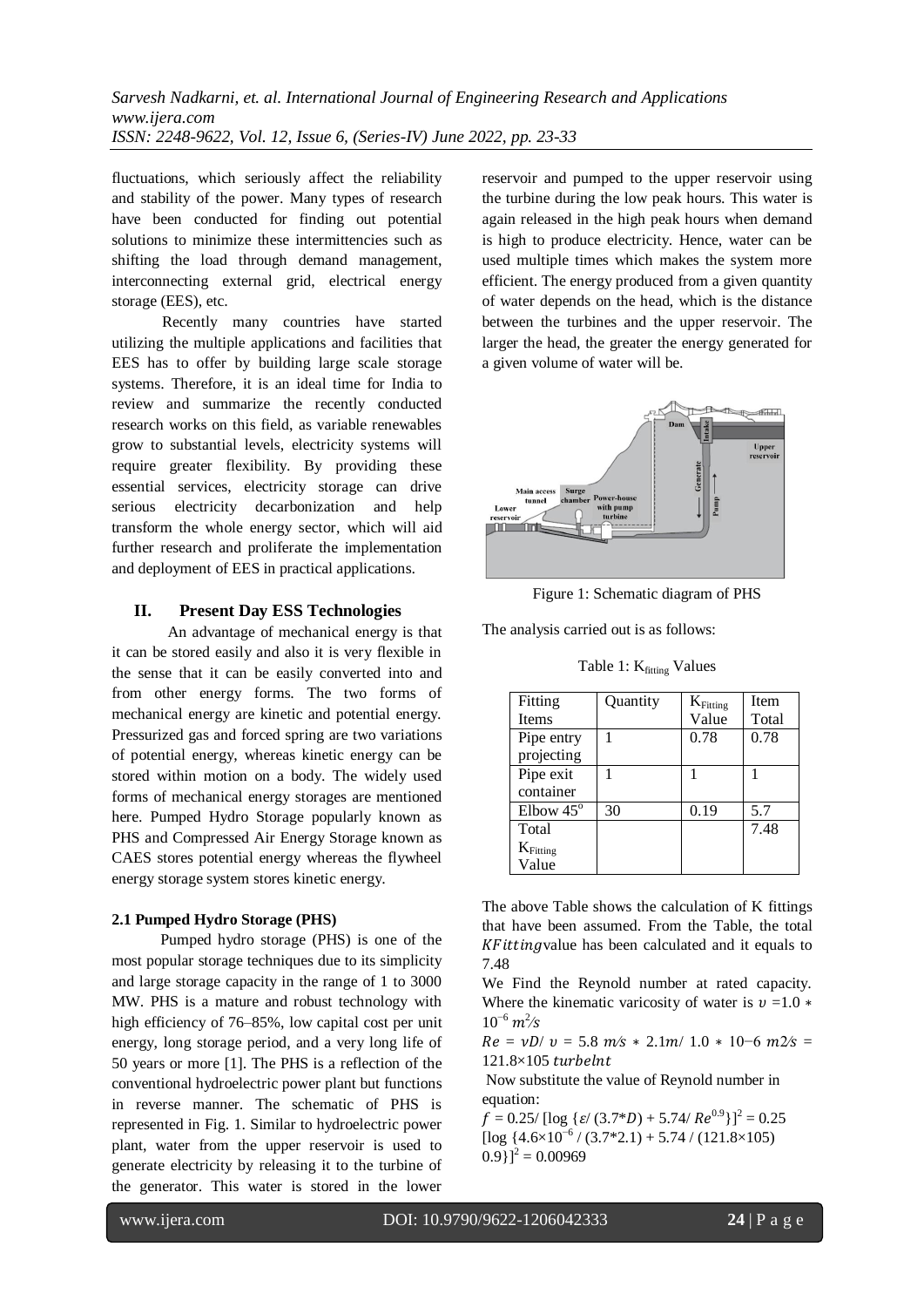$KPipe$  can be calculated by substituting the value of  $(f)$ 

 $K_{Pine} = f^*L D = 0.00969 \times 1500 m 2.1 m = 6.9282$ Then, the total K value for the system is:  $K = K_{\text{Pine}} + K_{\text{Fitting}} = 6.92 + 7.48 = 14.4$ Now the dynamic head can be calculated as follows:  $Hd = Kv^2 / 2g = 14.4 \times 5.8^2 / 2 \times 9.8 = 24.7 m.$ Finally, the total pump head is calculated for 1st scenario when the  $L_{Upper,r}$  is maximum.

 $P_{\rm H} = Hs + Hd + (L_{\rm Inner\,r} - L_{\rm Lower\,r}) = 335 \, m + 24.7$  $m + (14 m - 4 m) = 369.7 m$ 

For  $2<sup>nd</sup>$  scenario when the  $L_{Upper,r}$  is between the minimum and maximum level.

 $P_{\rm H} = Hs + Hd + (L_{Upper,r} - L_{Lower,r}) = 335 m + 24.7$  $m + (7 m - 4 m) = 362.7 m$ 

The total-frictional pressure drop in the system is the sum of the pressure drops caused by the piping and fittings, and control valve.

Estimated pressure loss for control valve is 0.7 bar and for pipeline we can calculate as follows

 $P_{\text{loss}} = 4.53 * L * [(Q/C)^{1.852} / D^{4.587}] = 4.53 * 335 *$  $[(18.85/150)^{1.852} / 78.74^{4.587}] = 6.532 * 10^{-8}$  Pa Pump Sizing:

 $W = (g/g<sub>c</sub>) * (z<sub>1</sub> - z<sub>2</sub>) + (p<sub>1</sub> - p<sub>2</sub>)/ρ - (Es + E<sub>D</sub>) =$  $(9.81/1)*(335-4)+(3387675-101325)/1000$  -

 $(6.532*10^{8}+0.7*10^{5}) = -63466.54$  N.m./kg \*The negative sign indicates that work is done on the system.

The area is assumed to be  $7000 \text{ m}^2$  and the maximum height in upper reservoir for water is considered to be 14m. Thus, the Volume for upper reservoir is  $98000 \text{ m}^3$ .

Considering Pumps to be operated continuously for 8 hours during off grid electricity supply we calculate required flow rate as follows:

$$
V = Q * t
$$

where  $V =$  Volume of reservoir;  $Q =$  Volumetric flow rate;  $t=$  time in Hour

Thus,  $Q = V/t = 98000/8 = 12250$  m<sup>3</sup>/hr = 3.4 m<sup>3</sup>/s In chemical industries a centrifugal pump is used. So, considering centrifugal pump:

Pump Power =  $mW/\dot{\eta} = 3.4*1000*63466.54/0.45 =$ 480 MW

Scenario 1:

Total stored energy is given by  $E_t$  (J) = m\*g\*h = $V_u$ \* $p$ \*g\*h = 98000 \* 1000 \* 9.81 \*  $369.7 = 3.55 * 10^{11}$  J

Energy density is the energy per unit volume of the stored water given by

 $e_v$  (J/m<sup>3</sup>) = E<sub>t</sub> / V<sub>u</sub> =  $\rho$ \*g\*h = 3.55 \* 10<sup>11</sup> / 98000 =  $3.62 \text{ MJ/m}^3 = 3.62 / 3600 = 1006.24 \text{ W}.\text{hr/m}^3$  $=1.006$  W.hr/lt.

Efficiency of pumping operation is given by  $\dot{\eta} = (E_s/E_{in}) * 100\%$  $E_{in} = E_s * \dot{\eta}_{trans} * \dot{\eta}_{motor} * \dot{\eta}_{pump} * \dot{\eta}_{pipe, p} = 3.55 * 10^{11} *$  $1.685 = 5.98 * 10^{11}$  J The pumping mode efficiency is given as  $\dot{\eta}_p = (E_s/E_{in}) * 100 = (3.55 * 10^{11}/5.98 * 10^{11}) * 100$  $= 59.36%$ Efficiency of generating operation is given by  $\dot{\eta} = (E_{\text{out}}/E_{\text{s}}) * 100\%$ 

After generator and step up transformer losses from Fig 2, energy output to the grid is  $E_{\text{out}} = E_{\text{s}} * \dot{\eta}_{\text{pioe, g}} * \dot{\eta}_{\text{t}} * \dot{\eta}_{\text{gen}} * \dot{\eta}_{\text{trans}} = 3.55 * 10^{11} *$  $0.89 = 3.16 * 10^{11}$  J Generating mode efficiency is  $\dot{\eta}_g = (E_{\text{out}}/E_s) * 100 = (3.16 * 10^{11}/3.55 * 10^{11}) *$  $100 = 89%$ The overall round-trip efficiency is therefore  $\dot{\eta}_{\text{rt}} = (E_{\text{out}}/E_{\text{in}}) * 100 = \dot{\eta}_{\text{p}} * \dot{\eta}_{g} = (3.16 * 10^{11} / 5.98 *$  $10^{11}$ ) = 52.8% Charging (pumping) time:  $t_p = (E_{in}/P_{in}) = (E_s/\dot{\eta}_p * P_{in})$  $t_p = (V_u * \rho * g * h / \dot{\eta}_p * P_{in}) = (3.55 * 10^{11} / 24 * 6 *$  $0.6 * 480 * 10^6$  = 8.5 hours

Discharging (generating) time:

$$
\begin{array}{l} t_g = (E_{out}/P_{out}) = (E_s * \dot{\eta}_g/P_{out}) \\ t_g = (V_{u^*} \rho^* g^* h^* \dot{\eta}_g/P_{out}) = (3.55 * 10^{11} * 0.89 / 24 * 6 \\ * 480 * 10^6) = 5.5 \; hours \end{array}
$$



Figure 2: Typical Losses for PHS

Scenario 2:

Total stored energy is given by  $E_t$  (J) =  $E_s = m * g * h = V_u * \rho * g * h = 49000 * 1000 *$  $9.81 * 362.7 = 1.74 * 10<sup>11</sup> J$ Energy density is the energy per unit volume of the stored water given by  $e_v$  (J/m<sup>3</sup>) = E<sub>t</sub> / V<sub>u</sub> =  $\rho$ \*g\*h = 1.74 \* 10<sup>11</sup> / 49000 =  $3.52 \text{ MJ/m}^3 = 3.55 / 3600 = 988.35 \text{ W}.\text{hr/m}^3$  $= 0.988$  W.hr/lt. Efficiency of pumping operation is given by  $\dot{\eta} = (E_s/E_{in}) * 100\%$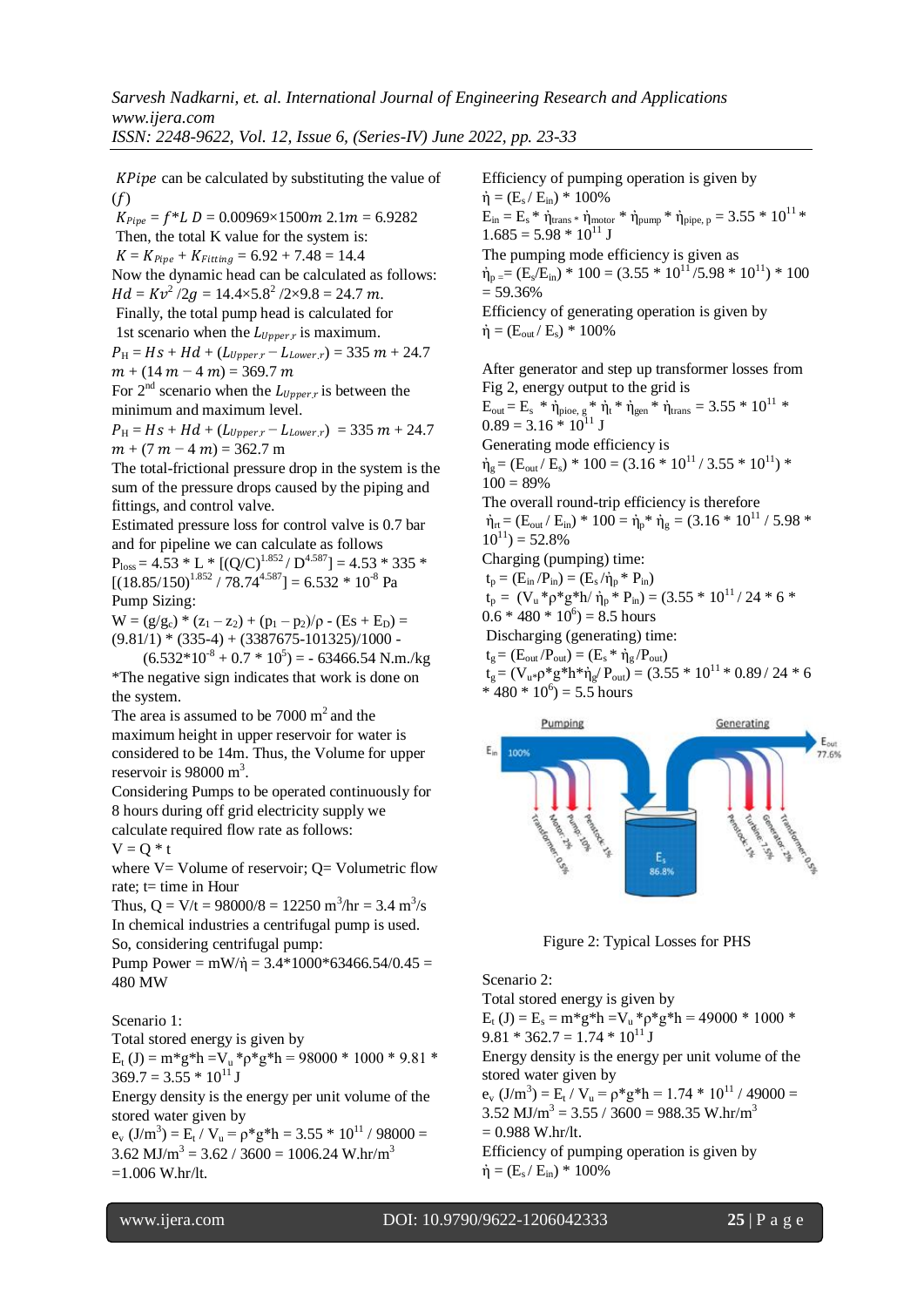$E_{in} = E_s * \dot{\eta}_{trans} * \dot{\eta}_{motor} * \dot{\eta}_{pump} * \dot{\eta}_{pipe, p} = 1.74 * 10^{11} *$  $1.685 = 2.93 * 10^{11}$  J The pumping mode efficiency is given as  $\dot{\eta}_p = (E_s/E_{in}) * 100 = (1.74 * 10^{11} / 2.93 * 10^{11}) *$  $100 = 59.8\%$ Efficiency of generating operation is given by  $\dot{\eta} = (E_{out} / E_s) * 100\%$ After generator and step up transformer losses from Fig 2, energy output to the grid is  $E_{\text{out}} = E_s * \dot{\eta}_{\text{pioe, g}} * \dot{\eta}_t * \dot{\eta}_{\text{gen}} * \dot{\eta}_{\text{trans}} = 1.74 * 10^{11} * 0.89$  $= 1.55 * 10^{11}$  J

Generating mode efficiency is  $\dot{\eta}_g = (E_{out}/E_s) * 100 = (1.55 * 10^{11} / 1.74 * 10^{11}) *$  $100 = 89\%$ The overall round-trip efficiency is therefore  $\dot{\eta}_{\rm rt} = (E_{\rm out}/E_{\rm in}) * 100 = \dot{\eta}_{\rm p} * \dot{\eta}_{\rm g} = (1.55 * 10^{11}/2.93 *$  $10^{11}$ ) = 52.9% Charging (pumping) time:  $t_p = (E_s / \dot{\eta}_p * P_{in})$  $t_p = (1.74 * 10^{11} / 24 * 6 * 480 * 10^6 * 0.598)$  $= 4.3$  hours Discharging (generating) time:  $t_g = (E_s * \dot{\eta}_g / P_{out})$  $t<sub>g</sub> = (1.74 * 10<sup>11</sup> * 0.89 / 24 * 6 * 480 * 10<sup>6</sup>)$  $= 3.25$  hours

| Table 2: Comparison of PHES energy density with |  |
|-------------------------------------------------|--|
| other energy storage/sources                    |  |

|                    | Energy Density (W.hr/lt.) |
|--------------------|---------------------------|
| <b>PHS</b>         | 0.988                     |
| $(h = 362.7)$      |                           |
| <b>PHS</b>         | 1.006                     |
| $(h = 369.7)$      |                           |
| <b>PHS</b>         | 1.36                      |
| $(h = 500)$        |                           |
| <b>PHS</b>         | 2.73                      |
| $(h = 1000)$       |                           |
| <b>Natural Gas</b> | 10.1                      |
|                    |                           |

 From the above Table we can see that, even at high heads, PHES has very low energy density hence large reservoirs are required for high energy density.

### **2.2 Flywheel Energy Storage (FES)**

Flywheel Energy Storage (FES) possesses high energy and power density, high energy efficiency, and its power ranges from KW to GW range [2]. Also, its energy storing capacity is around 500MJ. These qualities make Flywheel energystorage systems useful for variety of applications such as satellites, transportation, etc. In comparison with the batteries, they have longer cycle and the response time is also higher. In addition, the depth of discharge (DoD) of these systems are low thus they are suitable for UPS applications. The FES also has applications, where energy is stored during the off‐ peak time and this stored energy is used during the off‐ peak time. The fundamental parts of the flywheel system are represented in Fig 3.

 To minimize frictional losses and disturbance, the entire flywheel is placed in low pressure or in a vacuum state. It stores and releases kinetic energy according to the energy demand. During the charging stage, by means of a motor, the flywheel system rotates at a very high speed and stores the kinetic energy while, in the discharging state, this stored kinetic energy is used to rotate the motor, which acts as a generator and produces electric energy. In the load leveling and peak shaving applications, by means of appropriate control systems and converters, the FES stores the kinetic energy during the off‐ peak time, when the demand is low and this stored energy is used during the peak time when the demand is high. They also can be used to reduce the intermittencies of the renewable energy systems by supplying real power to the system when necessary.

 Based on the rotational speed ω, the FES can be categorized into two types: low‐ speed FES and high‐ speed FES. The low‐ speed FESs has a rotational speed of less than 6000 rpm, whereas high-speed FESs has a rotational speed of about 104 -106 rpm. The low‐ speed conventional FES is highly suitable for uninterrupted power supply and power reliability applications and its cost is also low. On the other hand, the high‐ speed FESs are particularly suitable for traction and aerospace applications and can be partially or fully integrated with electrical machines. However, the cost of high-speed FES is almost five times higher than the cost of conventional low‐ speed FES. The characteristics of low‐ and high‐ speed FES.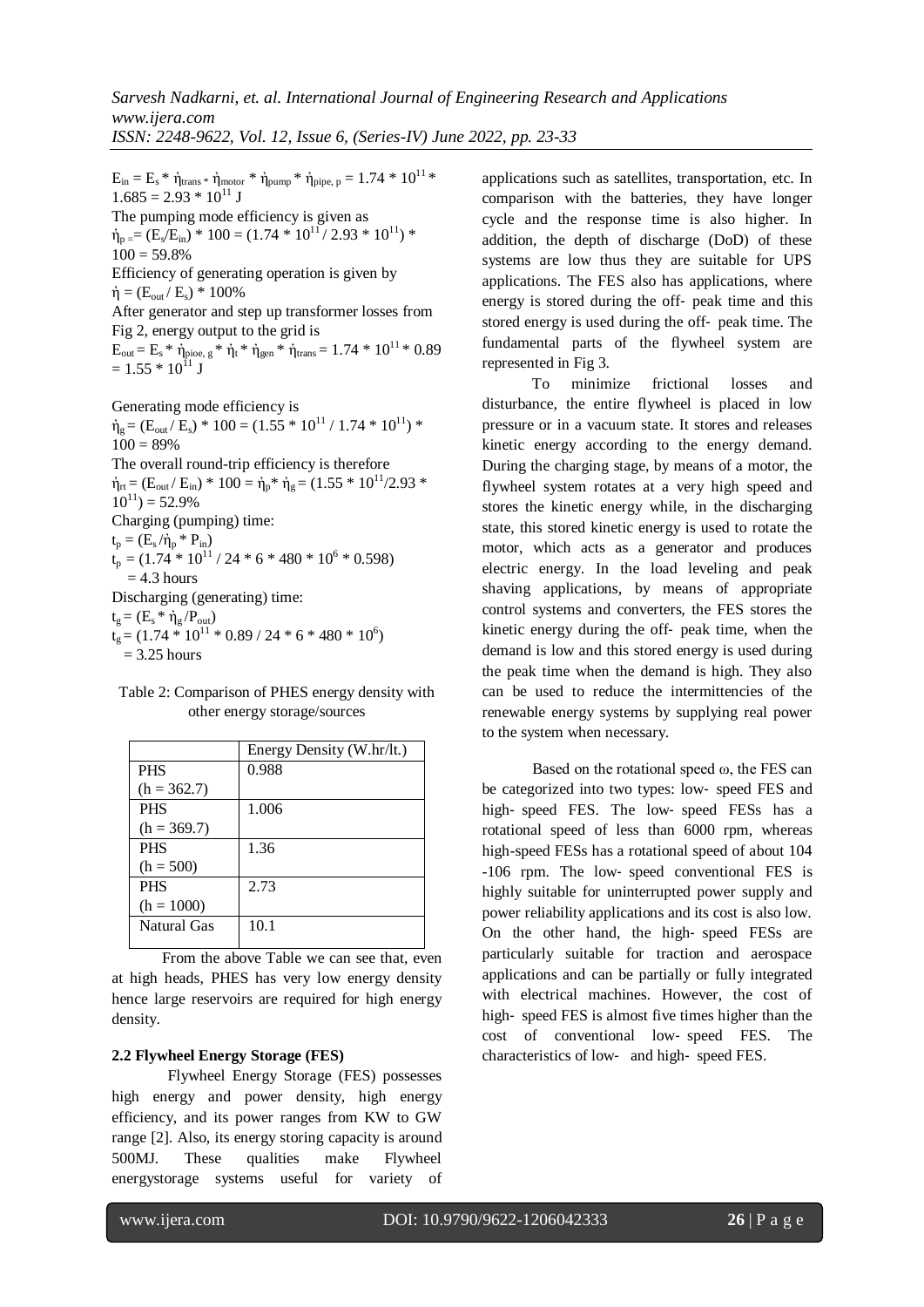

Figure 3: (a) Flywheel energy storage system





The maximum specific energy will be,

$$
\frac{E}{m} = K \frac{\sigma_{max}}{p} \quad [J/kg]
$$

and the maximum energy density will be

$$
\frac{E}{V} = K \sigma_{\text{max}} [J/m3]
$$

Where K is the shape factor and can be described as a measure of how efficient the material of the flywheel is used. For a detailed derivation of the shape factor see. Fig 4 which shows the most common types of flywheel geometries [3].



Figure 4: Shape factor of common flywheel shapes

 The analysis carried out with certain assumptions is as follows:

 The height changes with the radius, so that if the height is 10 cm at the center axis and 3 cm at the outer radius, which is 15 cm. The thickness decreases linearly with r. The flywheel rotates at 16 krpm, and the material has a density of 3000 kg m3. Neglecting energy contributions from elasticity. Instead of assuming that the thickness of a material with constant density changes, we will assume that the density of rotating disk with a constant thickness change. The density changes relative to the thickness so that it has hundred percent of the density at the center (0.1/0.1) and then a relative decrease of 0.1−  $0.03 / 0.15 - 0.1$  times the radius. The density thus becomes  $(dE_{kin}/dr) = \lim_{\Delta r \to 0} (1/2) * {p * \pi^3 * h *}$  $(2r + \Delta r) * \omega^2 * 4 * [r^2 + 1/2 * r * \Delta r + (\Delta r/2)^2] / 60^2$  $\rho = \rho_0 * \{ (0.1/0.1) - [(0.1 - 0.03) / (0.15 - 0.1) * r] \}$  $= \rho * (1 - 4.67 * r)$ , where  $\rho$ 0 is the density of the material itself, 3 000 kg m−3.

# By inserting given values

 $E_{kin} = [4 * 3000 * \pi^3 * 0.1 * 16000^2 * (0.25 * 0.15^4 (0.933 * 0.15^5)] / 60^2 = 147$  kJ = 41 Whr

 But 41 Whr is actually not too much energy. That is why this needs to be placed in context of the mass of the flywheel and the conversion time.

 $P = \Delta E_{kin} / \Delta t = (41 / 0.00556) = 7.38$  kW

 Now, 7.38 kW is a significant amount of power. It is almost 10 hp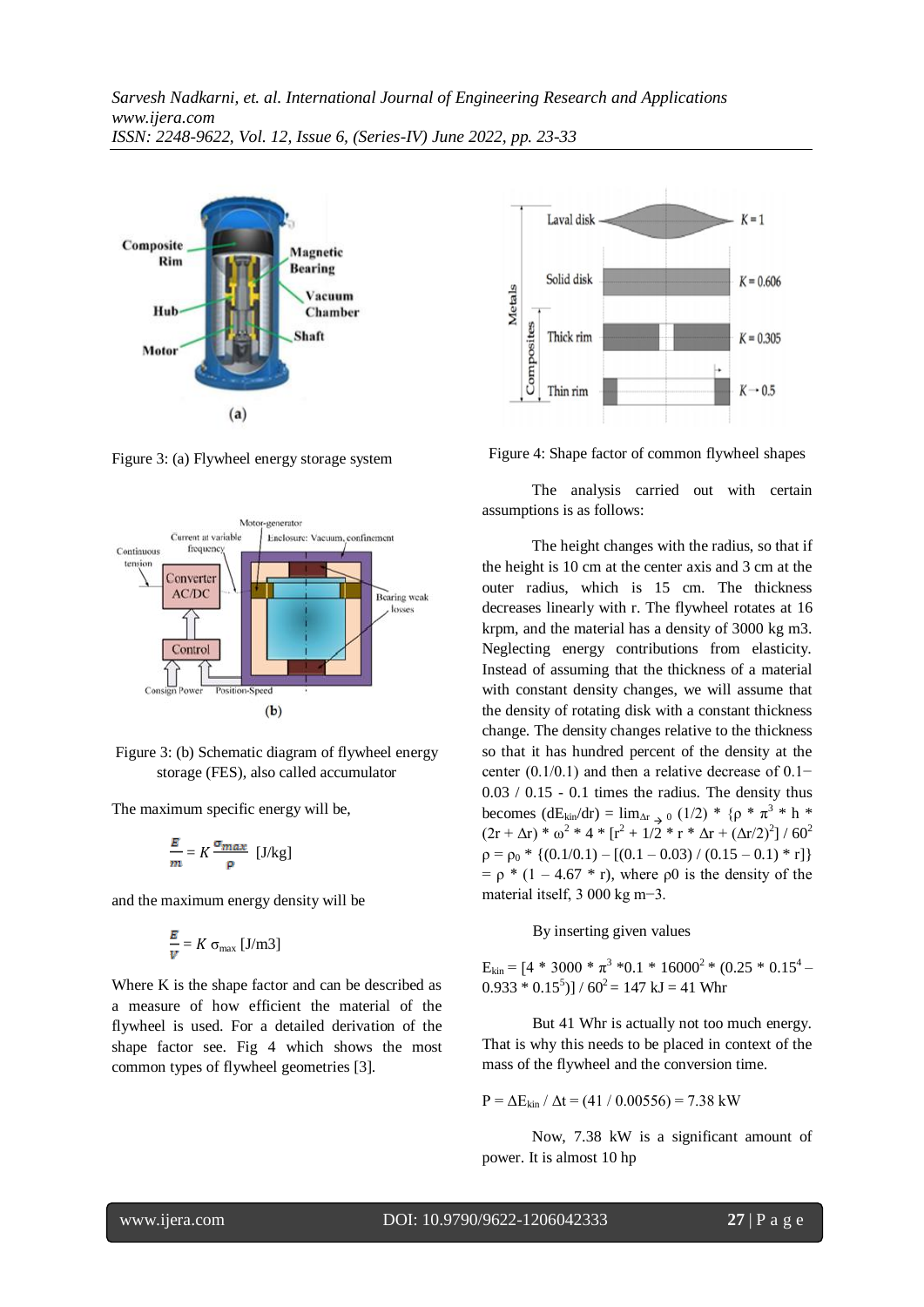$(dE_{kin}/dr) = \lim_{\Delta r \to 0} (1/2)^*$  { $\rho_0 * (1 - 4.67r) * \pi^3 * h$ \*  $(2r + \Delta r) * \omega^2 * 4 * [r^2 + 1/2 * r * \Delta r + (\Delta r/2)^2] / 60^2$ 

 $(dE_{kin}/dr) = [4 * \rho_0 * (1 - 4.67r) * \pi^3 * h * r^3 * \omega^2]$  $/60^2$ 

 $E_{kin} = \frac{J_0}{\sqrt{2}}$   $\frac{11(1 + \frac{13}{13} * \rho_0 * h * \omega^2) * (r^3 - 4.67r^4)}{(\rho_0 + \frac{13}{13} + \rho_0^2) * (r^3 - 4.67r^4)}$  $60^2$  \* dr

$$
m = \int \rho * dV = 2 * \pi * \rho_0 * h \int_0^r r - 4.67r_{2*} dr
$$
  
= 2 \* \pi \* h \* \rho\_0 \* [((r<sup>2</sup>/2) - (4.67r<sup>3</sup>/3))]<sup>0.15</sup> = 11.3 kg

 In addition to the wheel itself, there are the auxiliary components (electric motor and shaft) of said 20 kg. A mass of 31.3 kg gives a specific power of  $0.235$  kW kg<sup>-1</sup>. The specific energy can be calculated to 1.31 Wh  $kg^{-1}$ . These two numbers are really important for evaluating suitability in the energy sector. we have assessed a system that has the energy density slightly larger and power density equivalent to that of a typical super capacitor. If considering a 75 kW electric engine of mass 100 kg instead of 20 kg, the energy and power density would drop by almost a factor of five. Thus the auxiliary components are the most important factors for energy and power density in this example.

We are now to change the rotational velocity from 16 to 75 rpm and the density from 3,000 to  $1,500 \text{ kg m}^{-1}$ . Looking at below equation, we can that as long as the energy is proportional to the square of the rotational velocity and directly proportional to the density,  $E_{kin r, h(r)} \alpha \rho * \omega^2$ . Therefore, finding materials that can rotate faster is a good idea, even though they have lower density. From the proportionality relation we get:

 $E_2 = E_1 * [(\rho_0, 2)/(\rho_0, 1)] * (\omega_2 / \omega_1)^2 = E_1 * 1/2 *$  $(75/16)^2$  = 11 \* E<sub>1</sub>

 $E_2 = E_1 * [(\rho_0, 2)/(\rho_0, 1)] * (\omega_2 / \omega_1)^2 = E_1 * 1/2 *$  $(75/16)^2$  = 11 \* E<sub>1</sub>

 The energy increases by a factor of eleven. So does the power as long as the discharge time is the same. The specific energy and power increase more because of the reduced weight, a factor of 11 compared to the initial. Therefore, as long as weight matters, reducing the density of the flywheel is irrelevant as long as it can rotate faster.

| Technology              | <b>PHS</b> | Flywheel    |
|-------------------------|------------|-------------|
| Energy Density (Whr/L)  | $0.5 - 2$  | $20 - 80$   |
| Power Rating (MW)       | 30-5000    | $0.25 - 20$ |
| Lifetime (Years)        | $40-60$    | $15-20$     |
| CO2(g/kWhr)             | 127        |             |
| Disharge Efficiency (%) | 87         | $90 - 93$   |
|                         |            |             |

#### **2.3 Compressed Air Energy Storage (CAES)**

CAES is a technology where compressed and pressured air is utilized to store energy. CAES along with PHS is the only large‐ scale energy storage system at present. With respect to PHS, CAES is much smaller in size, however its construction sites are much more widespread, which means that CAES is capable of offering is a more widely distributed large scale storage network. The capacity of these systems ranges from 35 MW to 300 MW, which makes them suitable in stationary applications such as frequency regulation and load leveling.

 With a wide search about CAES projects, this section provides updated information. A detailed comparison of the key operating parameters between the Huntorf and McIntosh CAES plants is listed below in the Table. These are two CAES power plants currently in commercial operation [4]. The common feature of these two power plants is the requirement for fossil fuel (natural gas), which is not desirable for the current clean energy agenda. Low energy conversion efficiency is another key factor heavily criticized. All the current projects and researchers are attempting to avoid using fossil fuel and improve energy efficiency.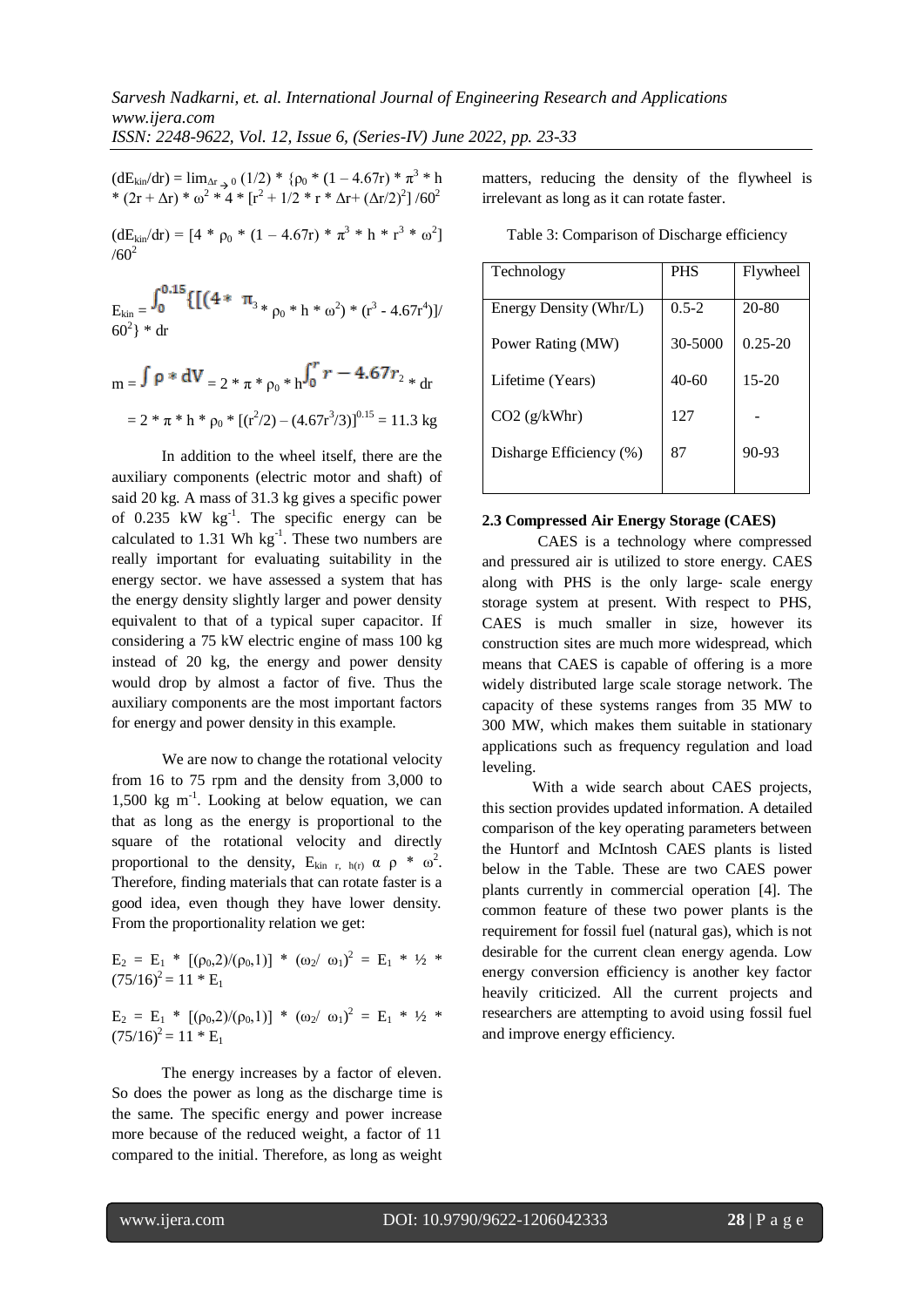| Location                            | Huntorf,             | McIntosh,          |  |  |
|-------------------------------------|----------------------|--------------------|--|--|
|                                     | Germany              | <b>USA</b>         |  |  |
| Manufacturer                        | <b>Browne Boveri</b> | Dresser-           |  |  |
|                                     |                      | Rand               |  |  |
|                                     |                      |                    |  |  |
| Rating<br>Power                     | 290                  | 110                |  |  |
| (MW)                                |                      |                    |  |  |
|                                     |                      |                    |  |  |
| Charge/Discharge                    | 8/2                  | 40/46              |  |  |
| Time (h)                            |                      |                    |  |  |
|                                     |                      |                    |  |  |
| Air<br>Pressure                     | 46-66                | $45 - 74$          |  |  |
| (bars)                              |                      |                    |  |  |
|                                     |                      |                    |  |  |
| <b>Heat Sources</b>                 | <b>Natural Gas</b>   | <b>Natural Gas</b> |  |  |
|                                     |                      |                    |  |  |
| Efficiency                          | 42%                  | 54%                |  |  |
|                                     |                      |                    |  |  |
| Year of operation                   | 1978                 | 1991               |  |  |
|                                     |                      |                    |  |  |
|                                     | Power                |                    |  |  |
|                                     |                      |                    |  |  |
|                                     |                      |                    |  |  |
| Ć<br>M/G<br>т                       |                      |                    |  |  |
| Clutch1<br>Clutch2 <b>A</b>         |                      |                    |  |  |
| Combustor                           |                      |                    |  |  |
| <b>Atmosphere</b><br><b>Exhaust</b> |                      |                    |  |  |
| R                                   |                      |                    |  |  |
| <u>Fuel</u>                         |                      |                    |  |  |

Table 4: Information of commercial CAES facilities

Figure 5: Schematic diagram of CAES system (C-Compressor, G-T – Gas Turbine, M/G- Motor Generator, P-Pump, R- Resevoir)

#### **III. Applications of ESS**

In the earlier days, the sole purpose of ESSs was to provide backup power to the system and serve as secondary support for the utility. With the advancement of research and technology, ESS has now become a prominent part of the power system. ESSs are also used in energy applications such as load levelling, peak shaving, etc. They are also being implemented in transmission, and distribution applications. Moreover, with the high penetration of electric vehicles (EV) in market, ESSs are now playing a vital role in the transportation sector. All the ESSs do not perform in the same way for some applications So, it needs to be analyzed beforehand whether or not a particular type of ESS is suitable

for a certain application, or whether or not it outperforms its similar types.

 Energy storage is a uniquely flexible type of asset in terms of the diverse range of benefits it can provide, locations where it may be sited, and the large number of potential technologies which may be suited to provide value to the grid. Fundamentally, energy storage shifts energy from one-time period to another time period. However, the value of energy stored by a resource varies highly based upon the controllability, dispatch and use of that energy. The electricity system has historically operated on a "just-in-time" basis − with decisions about electricity production based on realtime demand and the availability of transmission system to deliver it. Because of this, generation and load must always be perfectly balanced to ensure high power quality and reliability to end customers. At very high penetrations of variable wind and solar generation, energy storage can be effective for storing excess energy at certain times and moving it to other times, enhancing reliability and providing both economic and environmental benefits

 Storage's unique physical characteristics enable it to perform multiple functions on the grid, at the customer level and in transportation sector. The ability to store energy when there is no demand and deploy energy when load is needed can be applied to all aspects of the energy systems. In addition, storage systems can function like a power plant, dispatching electricity. When renewable resources such as solar, wind or hydropower produce excess energy, ESS can store it for later use, reducing energy waste.

 Energy storage can play a very important role in grid integration and balancing of variable generation sources. By increasing the system's overall flexibility, it can improve power quality, reduce peak demand, enhance capacity of distribution / transmission grids, avoid/reduce deviation penalties etc. Use of energy storage systems by residential, commercial or industrial consumers, in conjunction with renewable energy has potential to improve power quality and reliability for such consumers. This would also allow for minimization of diesel consumption from backup power applications. Energy storage is the main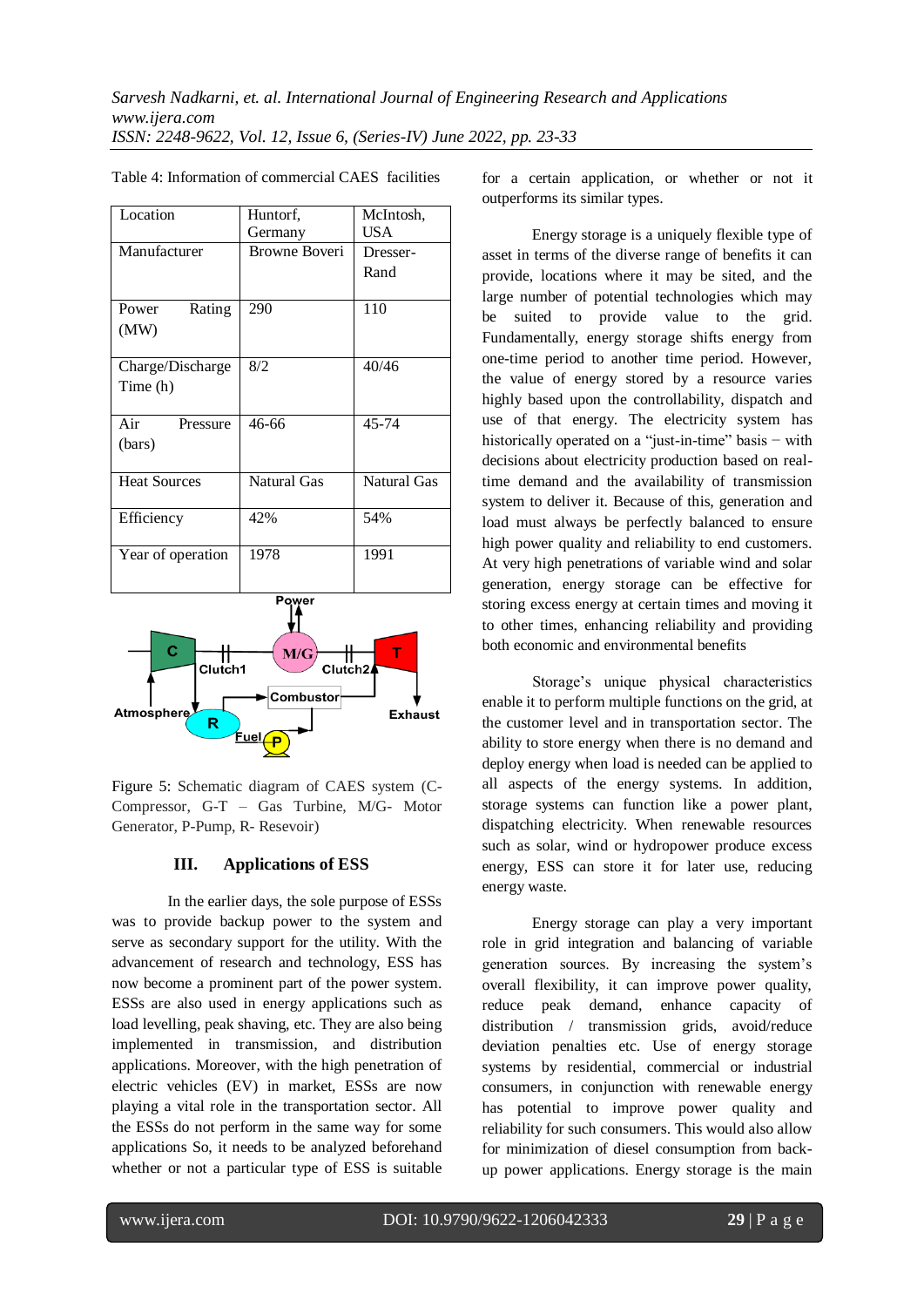component of EVs both in terms of cost and performance determination. The thrust for electric mobility utilizing indigenous modern and reliable energy storage would significantly reduce the country's dependence on imported fossil fuels and energy storage systems.

# **IV. Environmental Impacts of ESS**

Energy storage systems are very green since they promote the use of renewable sources of energy, thereby reducing the emission of greenhouse gases and also protecting the limited fossil fuels. The energy demands of people are exponentially increasing, which resulted in the global CO2 emissions rising by 1.7% to a record high of 33.1 Gigaton. This was the highest growth rate since 2013, and almost 70% higher than the average growth rate since 2010. About 2/3rd of the emissions have arisen from the power sector alone. The extensive use of coal in the power sector exceeded 10 Gt in CO2 emissions in India. The leading countries in the world with the highest energy demands, i.e. USA, India, and China, are responsible for 85% of the overall increase in emissions.

 Fig. 6 shows the dreadful amounts of CO2 emissions from combustion of coal for power generation and other uses, and from other fossil fuels from the year 1990 to 2019 which depicts that emissions are ever increasing.





 As ESSs help fight the climatic vagaries and intermittencies of renewable sources, they can

encourage the integration of more renewables in the power grid. Further, ESSs can ensure that the generation system operates at optimal levels and reduce the usage of less efficient generating units, which run only to meet the maxium demands. There can be some possible negative sides of Energy storage systems, but it depends on the type, materials used, and efficiency of the ESSs. Some batteries, such as lithium and lead, are often harmful from an environmental perspective, and can even cause health hazards if not disposed of properly. These toxic materials need to be recycled effectively to ensure that ESSs remain a safe option. The storage process involves the conversion of energy, which can also lead to loss of energy.

 The carbon footprint of the ESS should be kept as minimum as possible for benefit of the environment. There are various benefits of ESS when it comes to the environment such as making the adoption of ESSs an excellent choice for meeting the sustainable development goals. ESSs are capable of improving the overall efficiency of power grids. ESS is completely free from any sort of emission that might harm the atmosphere. Solar photovoltaics and ESS are a great duo, together paving way towards a greenhouse gas free, clean, and profitable power generation system.

# **V. Future Prospects**

# **5.1 Future of CAES**

CAES has demonstrated its unique merits but it has weakness in terms of low round trip efficiency. The future technology development is currently focusing on improving its efficiency. Such technology developments are presented here around 95 % of the compressor power are transferred into heat. Not only that heat is lost during normal air compression to the surrounding, the air must be heated before and during the expansion in a turbine, because warmer air means more volume means more turbine work. According the first law of thermodynamic, energy can't be lost in a closed system, the heat which is required to reach initial conditions after the turbine, is exactly the same amount of heat that has to be removed during compression. Isothermal compression is theoretically the best way to compress air, because the compression volume does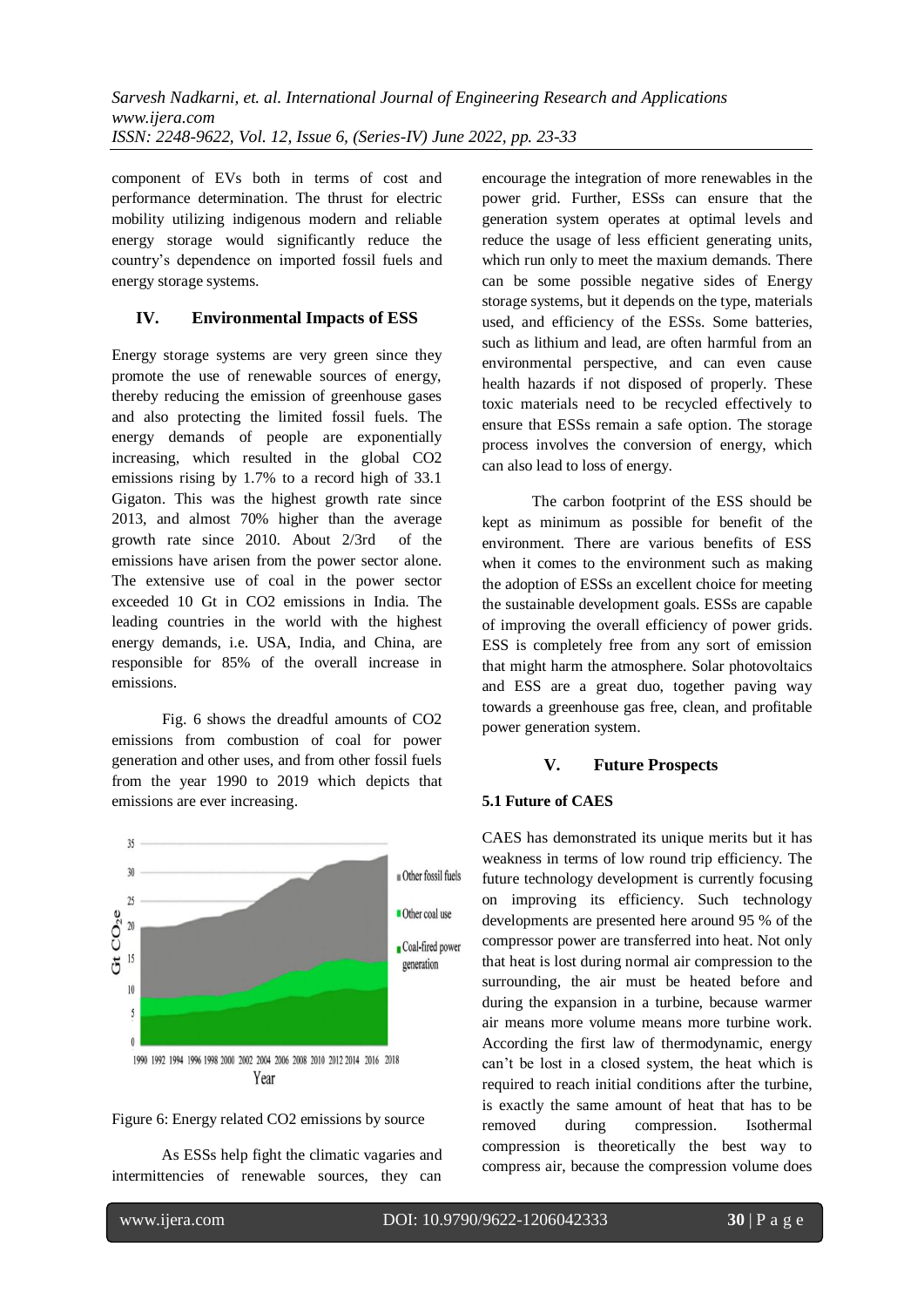not increase during compression - which is an exothermal state change of ideal gases. Isothermal means, that the heat has to be carried away as soon as it appears, which makes it impossible to cool over the surrounding surfaces. According to the second law of thermodynamics, temperature gradients are required which are not allowed in the definition of isothermal. The most promising way is to spray water mist directly into the compression chamber, because water will then evaporate, which is an endothermic process. This technique has already been discussed and tested in 1927, but has been dismissed because of technical problems during the grinding parts.

 Today there are two examples of isothermal or quasi isothermal processes, the compressor of LightSail and the carmaker BMW which injects water in the combustion chamber in its M4 safety car. One indirect system is also present which reaches a quasi-isothermal process because it works extreme slow. These systems seem technically very good, but the complexity is relative high. Also the costs of such an installation should be relative high. It is always important to have a good balanced between technological advance, robustness and price. The future will show if they can establish successful in the market. Another possibility is Advanced Adiabatic - CAES which is thermodynamically researched. Adiabatic means that no exchange of with the surrounding. Because the compressor has to be cooled, the waste heat has to be transferred into a special heat storage. A standard scuba compressor with 2,2 kW nominal power, three compression stages and inter-cooling is used to compress air up to 300 bar. A circulating water heat storage stores heat until 100 ◦C. Pressurized air is stored in standard gas bottles.According to actual studies, the efficiency of AA-CAES systems is between 50 and 70 %

 Integration with Solid Oxide Fuel Cells (SOFCs)- The integration of SOFCs (to provide base-load power) and a CAES system (to follow peaking demand) with zero direct CO2 emissions was proposed by Nease and Adams [5]. It was found that the integrated system could provide satisfying load-following capabilities with relatively small penalties to efficiencies and levelized electricity costs. To solve the limitation of SOFC output and the finite of CAES storage capacity, a two-level rolling horizon optimization scheme was also presented.

# **5.2 Future of PHS**

Gravity-based energy storage is an evolution of PHS technologies, which can store large quantities of energy using the mass of water at different levels. PHS systems are only economically feasible due to installation costs. For instance, the cost of a PHS tunnel doubles when the diameter doubles. However, a tunnel twice the width quadruples the quantity of water that can pass through it, boosting the storage capacity of the system. Rather than a series of tunnels and pumps, the Gravity-based energy storage system is based on a vertical shaft up to 1500 meters deep with weight configurations ranging from 500 to 5000 tonnes. Raising the weight charges the system while lowering the weight discharges the electricity back to the grid. The weight system is guided with a network of thick and tensioned wires that keep the weights from swinging into the sides of the shaft. The winch structure has also been designed to keep the weights stable. The Gravity-based energy storage system is designed to last at least 50 years without cycle limits or degradation. This system is said to have an efficiency of 80 to 90%, with costs below that of a comparable lithium battery system [6].

 ESSs are in the plans of the scientific community for quite a long time. It is, in fact, difficult to trace back to when the idea of energy storage first came up in human minds. However, it is true that the necessity of ESSs will keep on increasing with the growth of renewable sources of energy, distributed energy resources (DERs), distributed generation (DG), microgrids, and the overall utility grid. ESSs are useful not only to tackle the intermittency of renewables, but also in numerous grid- scale applications. The most important advantage of using ESSs lies in its ability to save costs, in the form of several applications, such as demand side management, reduction of demand charges, etc. As climate changes are drastically hampering the quality of life on our planet, it is imperative for humans to cut down on conventional sources of energy generation that emit greenhouse gases and threaten the environment. In such a dire situation, in the future, it will be crucial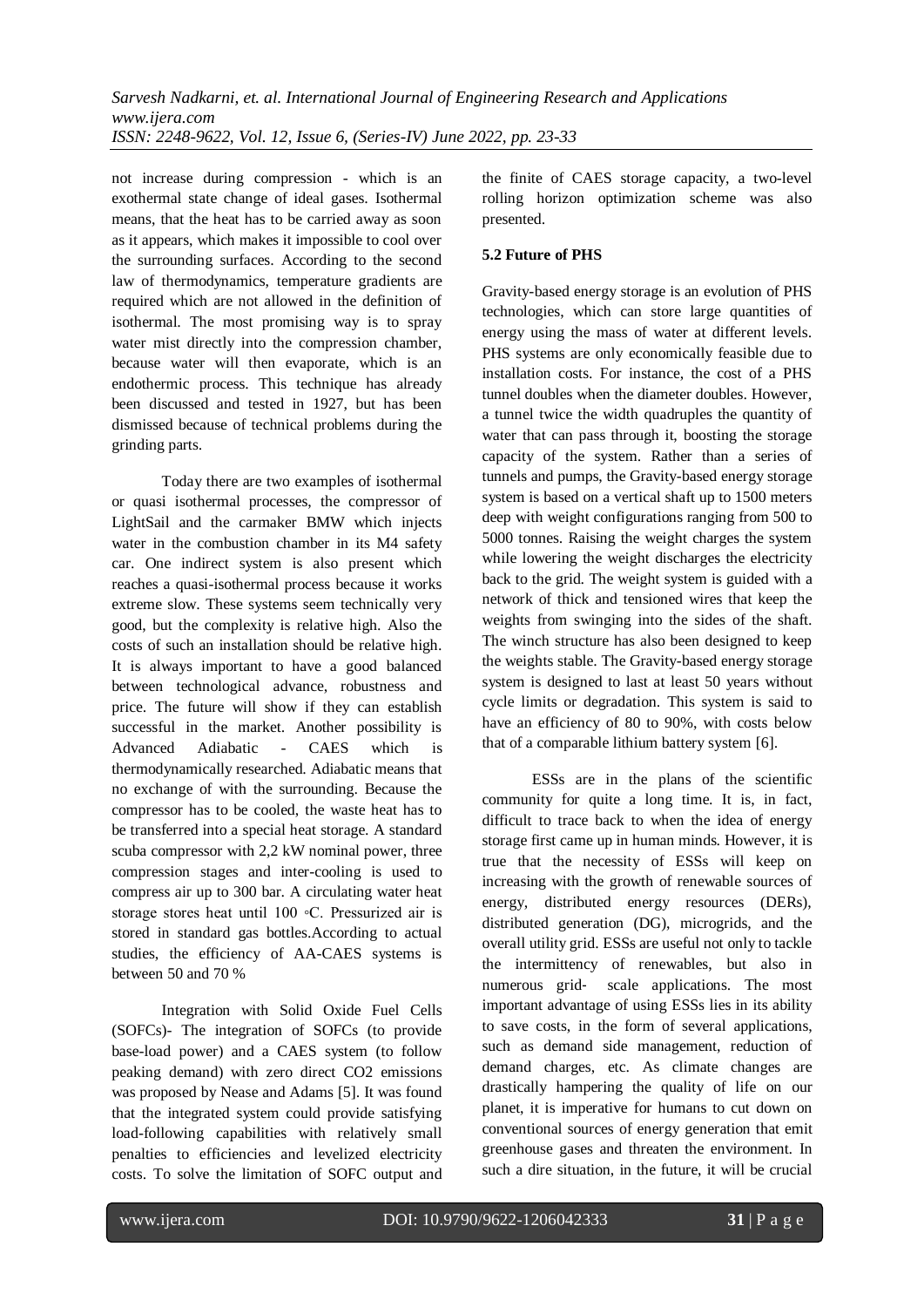to switch to a 100% renewable‐ energy‐ dependent electricity generation system. Due to the intermittent nature of renewables, together with the ever‐ increasing demand for energy, there will be no way out other than adopting energy storage systems.

# **VI. The outcome of this Study**

This is a comprehensive study on energy storage systems that is aimed at encompassing everything one needs to know before initiating research in this field. This project has been formatted in such a way that some necessary information about ESSs from a chemical engineering point of view is included in a single place. To summarize, the outcomes of this study are presented below:

i. A brief introduction to energy storage systems is provided, which reassures the necessity of ESSs to tackle the problem of intermittence of RESs, whose penetration into utility grid is of importance in today's world due to the depletion of fossil fuels and deteriorating condition of our planet.

ii. Energy can be stored in numerous forms. Various types of energy storage systems are discussed here, including their detailed concept, related diagrams, and equations.

iii. The comparison among ESSs is the major subject of analysis before the practical deployment of an ESS.

iv. At present, the use of ESSs is increasing, as more countries are trying to install increased capacities of ESSs.

v. The environmental impacts of ESSs are narrated, with reflections on how ESSs are helping the environment.

vi. ESSs are a promising technology, with vast possibilities to upgrade the global energy scenario. The prospects for the future are outlined.

# **VII. Conclusion**

This critical study focuses in the realm of energy storage technology with reference to its main components. Bulk Energy Storage is a mitigating step for bringing quality, cheap energy to consumers and as more strain on the grid gets prevalent with the drive towards renewable energy sources, the world is

set to be drawn more towards ESS, which will require a complete understanding of this technology. This study encompasses a substantial information on energy storage systems. Most of this study has been dedicated to elaborately describing all the different types of energy storage systems.

 Pumped storage has provided a mechanically simple and reliable means to achieve the market need. Compressed air, through its innovative advances, becomes a competitive design in roundtrip efficiency and also in competitive in areas that do not have the geographic advantage for pumped storage.

 Today, compressed air technologies, like Advanced Adiabatic CAES, gain ground in design and produce a round trip efficiency of 71% in the design evaluated in this study. Advantages in CAES are just beginning to match the efficiencies of PHES. However as geographic and economic limitations become more prevalent in pump storage, the window of opportunity becomes available to CAES storage plants.

 For wind energy, the technology is often unused due to operation at night and unpredictable generation. Since many wind farms operate in favorable geological locations for CAES, the CAES technology can ultimately be built at wind farm sites and provide further recoverable losses.

 It is true that there still remains a huge, unexplored part in energy storage that has not been covered in this paper. The future works will be to study and find effective ways for controlling ESS and to find newer and better applications of energy storage systems.

# **REFERENCES**

- [1]. Eklaas Hossain, Hossain Mansur Resalat Faruque, Md. Samiul Haque Sunny, Naeem Mohammad, A Comprehensive Review on Energy Storage Systems, *Energies, 13(14)*, 2020, 3651.
- [2]. S. Kalaiselvam, R Parameshwaran, *Thermal Energy Storage Technologies for Sustainability Systems Design, Assessment and Applications* (Amsterdam, Netherlands: Academic Press, 2014).
- [3]. Rickard Östergård*, Flywheel Energy Storage A Conceptual Study*, master thesis, Uppsala Universitet, [Uppsala, Sweden,](https://www.google.com/search?sxsrf=ALiCzsbSaXUkdJgYGcKp5iBvSlWuAIrt2w:1654539078379&q=Uppsala&stick=H4sIAAAAAAAAAOPgE-LQz9U3MC_JSlOCspKLtVSzk63084vSE_MyqxJLMvPzUDhWafmleSmpKYtY2UMLCooTcxJ3sDLuYmfiYAAA9SczFE8AAAA&sa=X&ved=2ahUKEwi4oaKwtpn4AhXPwYsBHTIbCSkQmxMoAXoFCI0BEAM) 2011.
- [4]. [Jidai Wang,](https://sciprofiles.com/profile/1195086) [Mark Dooner,](https://sciprofiles.com/profile/author/SEM0UmxVTi9TSEUydW52U05NYlc3L3VONDNGWTdWVGcrM0pXODVmK0FwST0=) Jian Li, Overview of Compressed Air Energy Storage and Technology Development, *Energies, 10(7)*, 2017, 991.